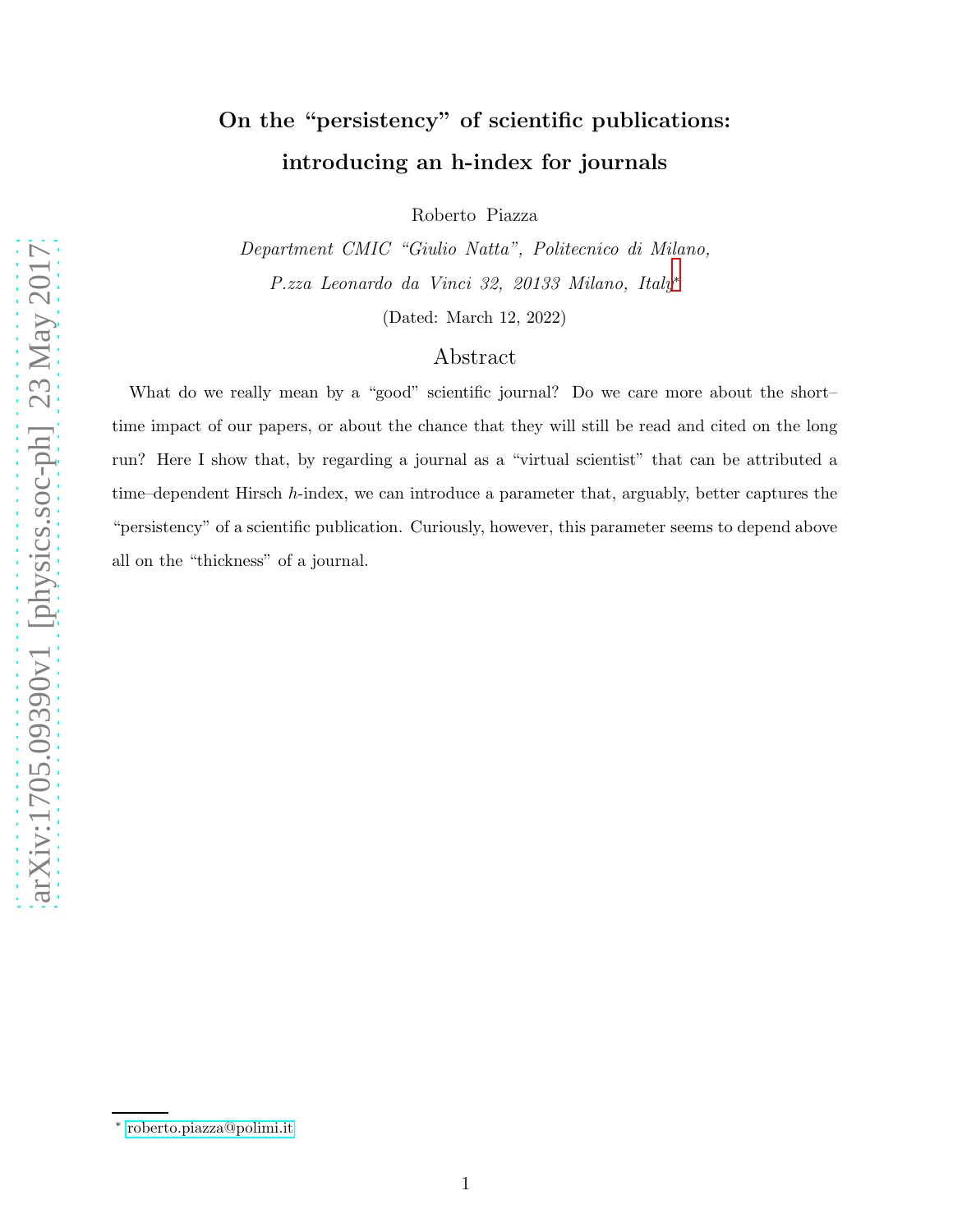They are the papers that honor the journal, not the journal that honors the papers. This is a basic truth, which anyone of us should carefully keep in mind while judging the quality of a scientific work. Nevertheless, the struggle to publish significant results in high–ranking journals, either because of an understandable desire to increase their visibility, or because of the increasing academic pressure to do so, has, willy–nilly, become the norm within the scientific community.

A widespread metrics to rank scientific journals is based on the ISI Journal Impact Factor (IF), which, in spite of several criticisms raised in the recent past, surely yields a reasonable comparison of the effectiveness of a given journal in fostering a rapid dissemination of (usually) relevant scientific results. With all possible caveats, the IF is surely a parameter the publishers need to care about. Yet, as scientists, we may surely wonder whether the short–time impact of a paper necessarily implies its *persistency* over a longer period. In other words, the question is the following: which journals contain a substantial number of works are still read, appreciated, and cited *well after* their publication? I am pretty sure that most colleagues would agree with my impression that these are not necessarily those journals which stand out for their impressive IF.

Impressions, however, must be substantiated by real data. As a physicist, let me consider just three journals in my own field that have a rather different audience and scope: i) Physical Review Letters (PRL), a reference journal for physicists that publishes short reports covering major advances of broad interest in all aspects of physics; ii) Journal of Chemical Physics (JCP), which mostly publishes broader, circumstantial reports of significant research, expected to be of long–lasting interest for the community of chemical and condensed matter physicists; iii) Physics Letters B (PLB), which, similarly to PRL, is a letter journal, covering however only the restricted and rapidly advancing fields of high–energy physics and cosmology. Figure [1](#page-2-0) contrasts the average number of citations  $\bar{c}$  for all the papers[\[1\]](#page-9-0), published in one year in these journals as a function of the years since publication, normalized, to be more meaningful, to the IF of each journal [\[2](#page-9-1)], The three data sets, which are reasonably well fitted by a saturating exponential trend,  $\bar{c}/IF = a[1 - \exp(-t/c)]$ , display a rather different long–time behavior. While for PRL, which has the highest IF,  $\bar{c}$  saturates to a value which is approximately 12 times its IF, papers published in JCP asymptotically reach an average number of citation that is, in units of its IF, twice as large. Namely, on the long run an article published in JCP is typically expected to be cited only 20% less than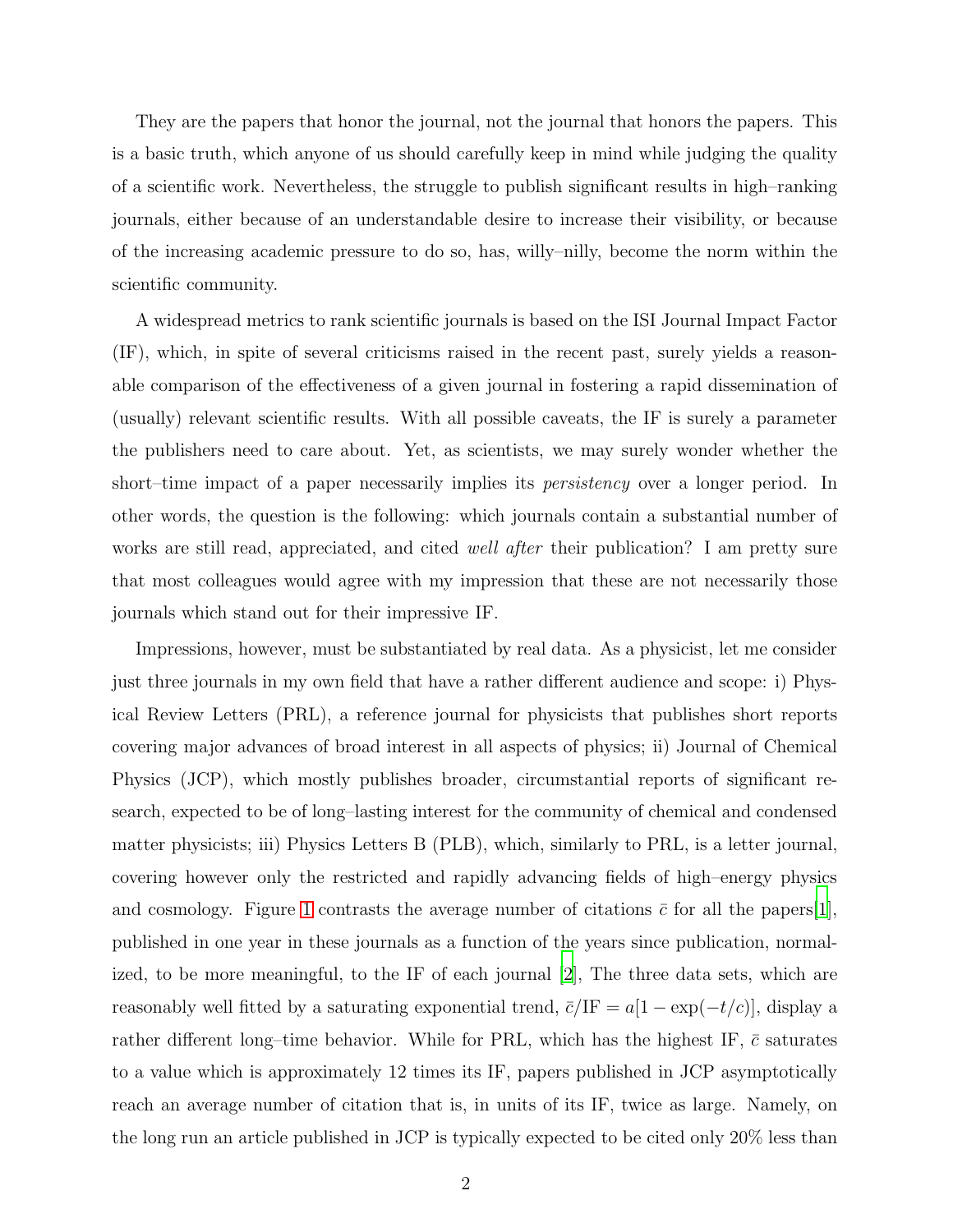

<span id="page-2-0"></span>FIG. 1. Average number of citations  $\bar{c}$ , normalized by the journal IF, as a function of time t since publication for PRL (bullets), JCP (squares), and PLB (triangles). Full lines are exponential fits  $c/\text{IF} = a[1-\exp(-t/\tau)],$ with parameters shown in the legend. The broken line, with a unit slope, corresponds to the approximate short-time limiting behavior  $\bar{c} = \text{IFt}$  Open symbols refer to "anomalous" years that were not considered in the fit (data collected from ISI Web of Science, April 2017).

a letter in PRL, in spite of the fact that the ratio of the IF of these two journals is less than 0.4. As witnessed by the rather different exponential constants  $\tau$ , this is because many papers published in JCP continue to be read and cited well beyond a quarter of a century after their publication. Even more striking is the comparison with PRB, whose articles have a quite short "lifetime" and are asymptotically much less cited than those in JPC, in spite of the higher IF.

Evidently, the IF of the journal where a paper has been published does not necessarily capture a crucial feature that makes a scientific work truly successful, namely, the duration of its impact on the reference community, which is what I mean by "persistency". We may then wonder whether an approach that better takes into account this important aspect, yielding a more robust and comprehensive ranking parameter, can be devised. As a matter of fact, a current standard evaluation parameter of the overall performance of an individual scientist, the celebrated Hirsch h-index  $[3]$ , does exist. Indeed, with all possible caveats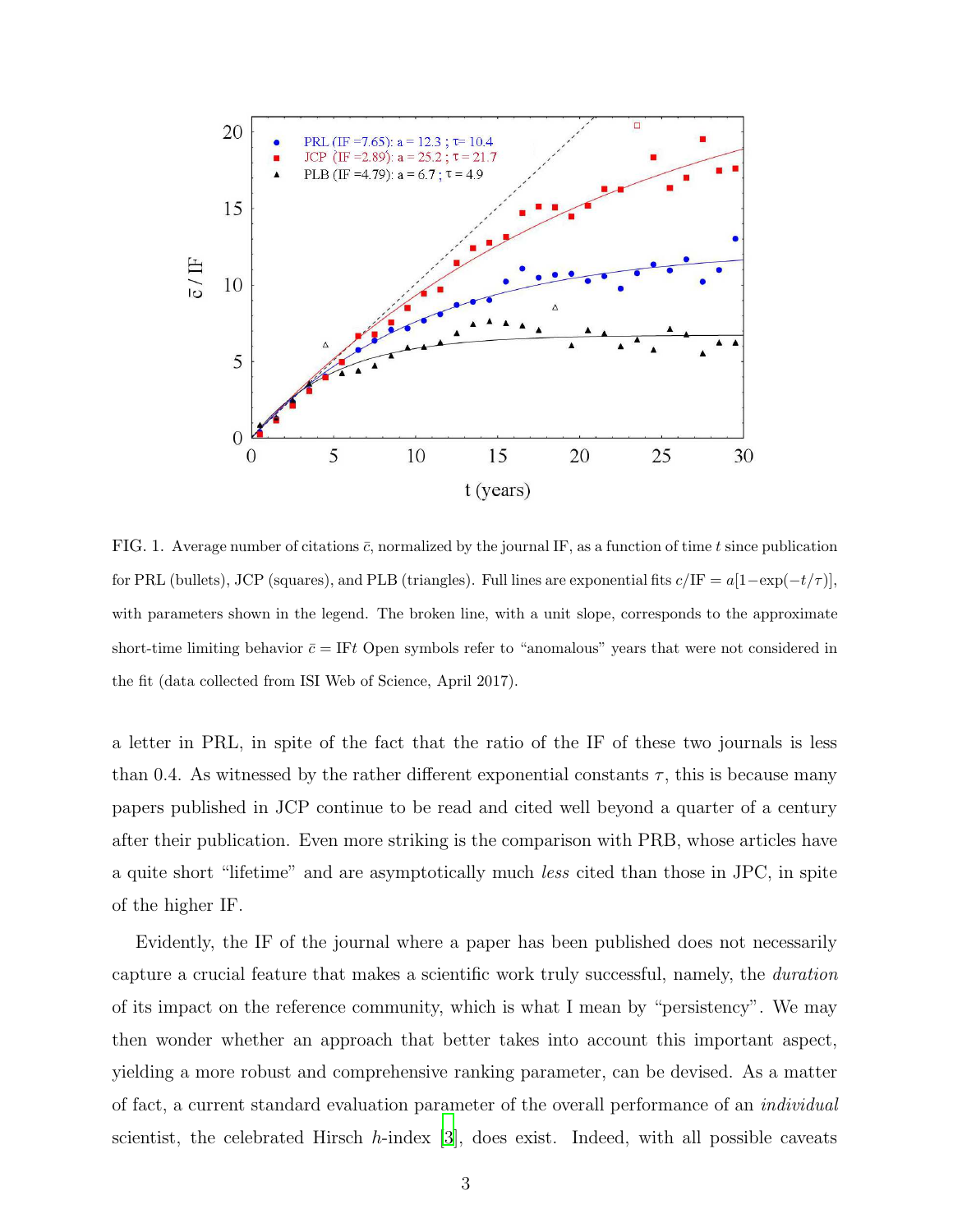

<span id="page-3-0"></span>FIG. 2. Body: h-index versus the number of published papers for the journals considered in Fig. [1,](#page-2-0) with the additional inclusion of Europhysics Letter/EPL, evaluated by considering all the citations obtained till April 2017 by all those papers published between 2001 and 2016 (namely, for a given journal the abscissas of the 16 data points correspond to the total number N of publications in each year between 2001 and 2016). Inset: Fraction  $f = h/N$  (per cent) of the total number of publications which have a number of citations  $c \geq h$  (from ISI Web of Science).

about its improper use, the h-index is commonly regarded at least as a first indication of the quality and persistence in time of a scientific career. Nothing prevents us, however, to try and define an  $h$ -index also for a scientific journal, regarded as a kind of "virtual scientist". On the ISI Web of Science, this is easily done by typing in the journal name, using as search field the publication name. Contributions that should not be regarded as standard scientific articles, such as editorial material, corrections, or review papers, can easily be excluded from the search by adding as a secondary search field "article" as document type. The journal h-index can then be directly obtain from the Citation Report, when the number of results is less than 10000, or by a simple ranking of the latter with decreasing number of citations for larger sets of results.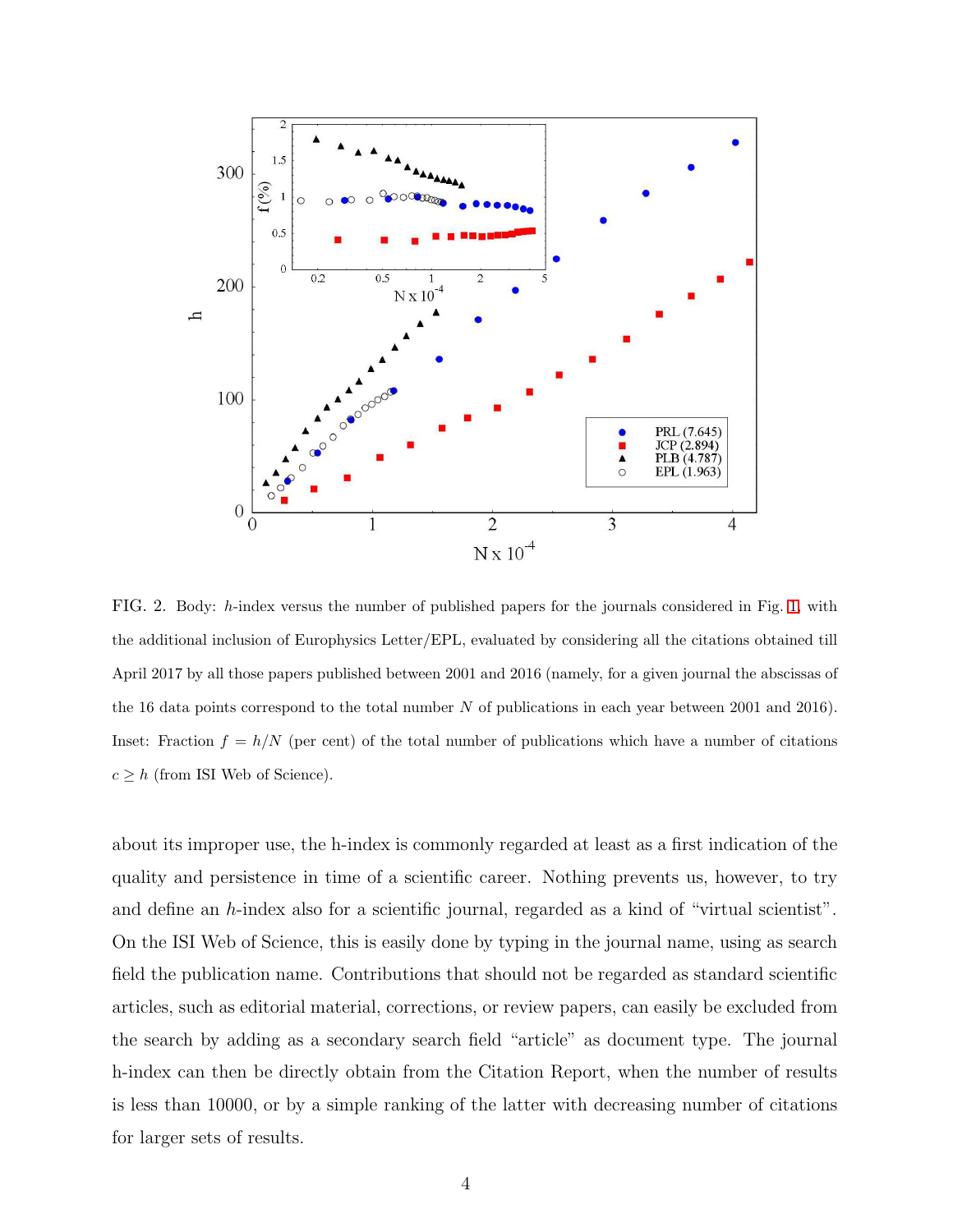The h-index of an individual scientist increases along his/her career: similarly, a journal  $h$ -index grows of course with time. Figure [2](#page-3-0) displays the  $h$ -index of four journals, obtained by considering the total number of citations obtained till April 2017 by all the papers published since the beginning of this millennium, plotted as a function of the progressively increasing total number of papers N published by each journal in the same period. In addition to the three journals presented in Fig. [1,](#page-2-0) I also considered EPL (formerly Europhysics Letter), a journal letter supported by the European Physical Society (EPS), in some sense the "European counterpart" of PRL. The figure body shows that, in a first approximation, h grows linearly with  $N$ , but with a slope that depends on the journal. In fact, the figure inset shows that, for PRL, JCP, and EPL, the fraction  $f = h/N$  of articles belonging to the group with a number of citation  $c \geq h$  is approximately constant over a period of 16 years, witnessing that h is a quite stable indicator of the overall quality of the published by these journals. A notable exception is however PLB, which shows a steady-decrease of almost a factor of two over the same period, which once again speaks of the rather limited "lifetime" of the papers published in this journal. What is more interesting, however, is that the typical value of f does not seems to be directly related to the IF of a given journal. For instance, the average value  $\bar{f} = 0.98$  for EPL is very close, or even slightly higher than that of PRL ( $\bar{f} = 0.90$ ), in spite of the fact that the letter journal of EPS has a much lower IF than its American counterpart. Notice that, besides their IF, these two journals consistently differ for the total number of published papers in the considered period, which is in fact almost flour times larger for PRL.

Similar considerations can be applied to the data shown in Fig. [3,](#page-5-0) where we plot the dependence on  $N$  of the h-index for the main collection of physical journals published, respectively, by the American Physical Society (the Physical Review series, where the acronym "PRA" stands for instance for "Physical Review A") and by the British Institute of Physics Publishing (the Journal of Physics series). We can notice that the fraction  $h/N$  is, approximately, constant in time, with the notable exception of J. Physics G, once again a journal publishing theoretical and experimental research in nuclear and particle physics. Also in this case, there is no simple relation between the fraction  $f$  and the journal IF. Furthermore, we can observe that the values of  $f$  for the J. Phys. journals are larger than those for the Physical Review journals, although their impact factor is typically lower. Like in the case of EPL vs. PRL, we can however notice that the values of  $N$  for the journals of the J. Phys.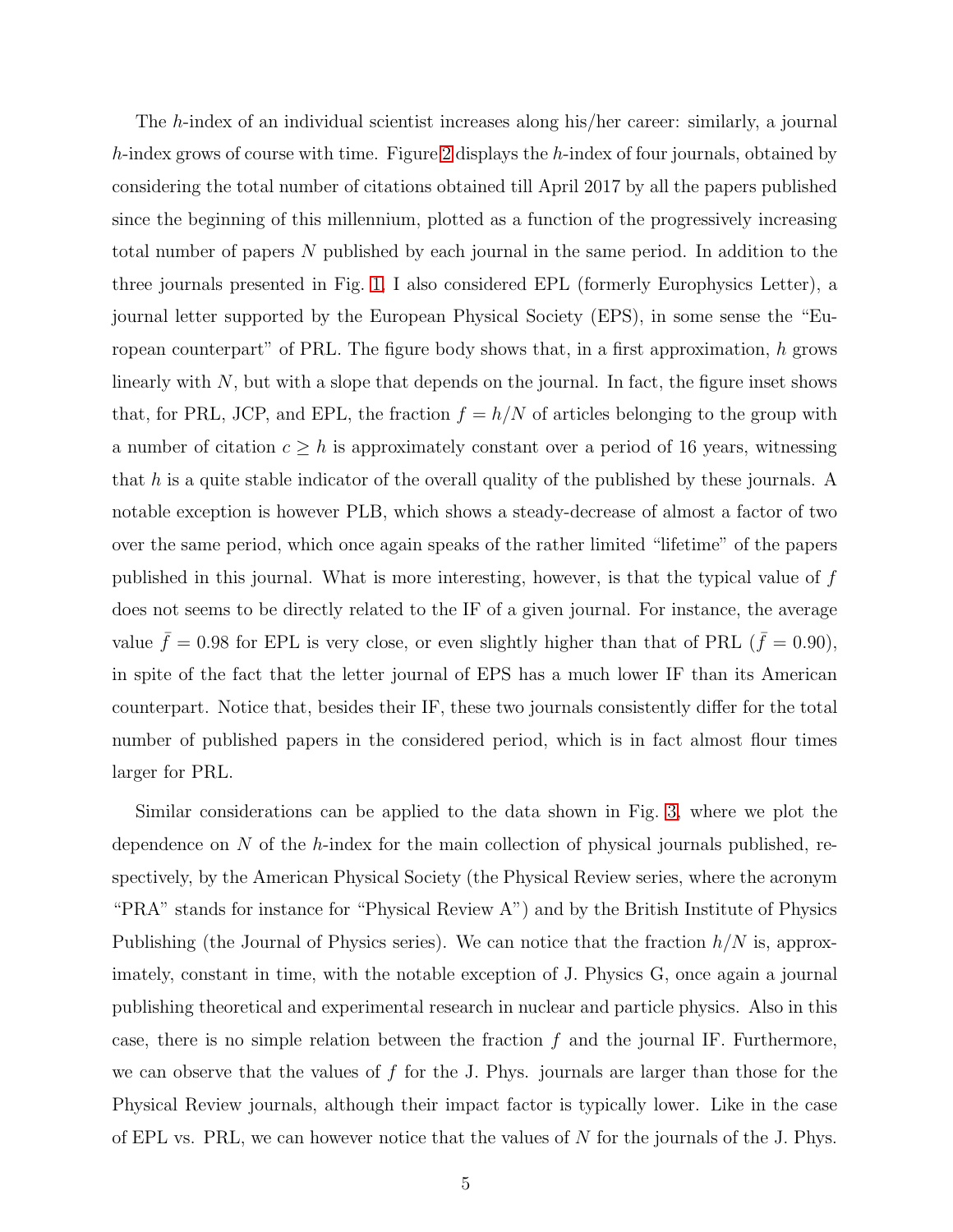

<span id="page-5-0"></span>FIG. 3. Upper panel: Fraction  $f = h/N$  of "highly cited" papers  $(c \geq h)$  versus N for the Physical Review collection of the American Physical Society. Lower panel: the same quantity for the journal of Physics collection of IOP Publishing (from ISI Web of Science).

series are quite lower than for the Physical Review journals.

Table [I](#page-6-0) shows the values of the h-index obtained considering all the articles published between 2001 and 2015 (hence over a period of  $r = 15$  years) by 70 journals, covering most of the literature in physics and ranked according to decreasing IF [\[4](#page-9-3)]. The value of the linear correlation coefficient between the 2<sup>nd</sup> and the 5<sup>th</sup> column of the Table ( $\simeq$  0.73) shows that there is, as expected, a non negligible degree of correlation between a journal h-index and its IF. Yet, Fig. [4](#page-7-0) shows that the degree of correlation is just moderate, since the relative standard deviation of the ratio IF/h is larger than 0.5. Besides, several journals show an IF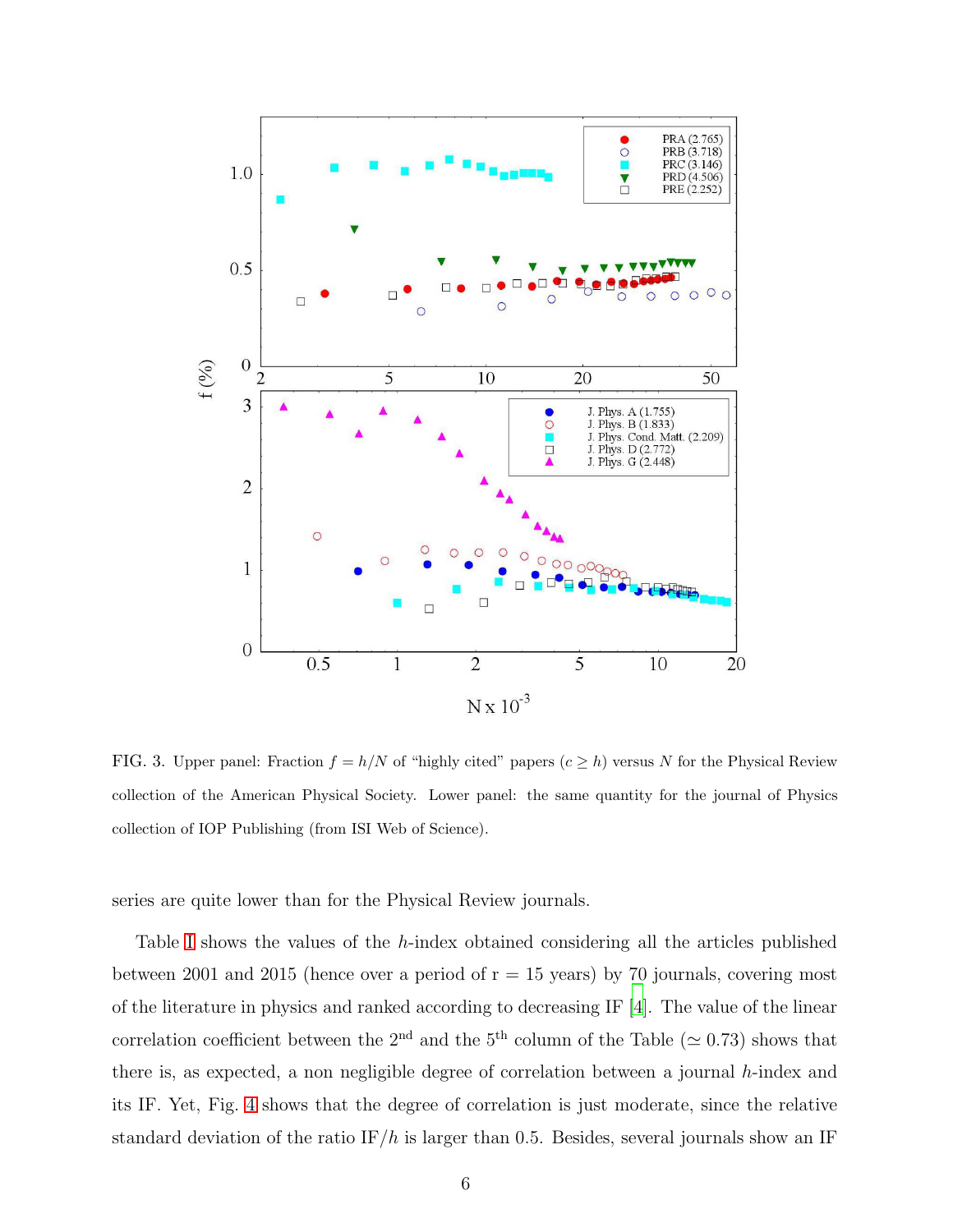<span id="page-6-0"></span>TABLE I. Physical journals (ISO abbreviated titles) analyzed in this study, ordered by decreasing impact factor. The h-index of each journal is obtained by considering all the citations obtained, till April 2017, by the total number N of articles published between 2001 and 2015 (corresponding to an average number of publication  $n = N/16$  per year.

| Journal                                      | IF                  | $\boldsymbol{n}$    | $\boldsymbol{h}$ |            | IF/h $h/\sqrt{n}$ | Journal                           | IF         | $\boldsymbol{n}$ | $\boldsymbol{h}$ |          | IF/h $h/\sqrt{n}$ |
|----------------------------------------------|---------------------|---------------------|------------------|------------|-------------------|-----------------------------------|------------|------------------|------------------|----------|-------------------|
| Phys. Rev. Lett.                             |                     | 7.645 3320 413 1.85 |                  |            | 7.17              | Physica E                         | 1.904      | 452              | 69               | 2.76     | 3.25              |
| J. High Energy Phys.                         | 6.023 1294 170 3.54 |                     |                  |            | 4.73              | J. Synchrot. Radiat.              | 1.877      | 130              | 66               | 2.84     | 5.79              |
| Astrophys. J.                                |                     | 5.909 2566 281 2.10 |                  |            | 5.55              | Mol. Phys.                        | 1.837      | 296              | 65               | 2.83     | 3.78              |
| Astrophys. J. Lett.                          | 5.487               | 371                 |                  | 108 5.08   | 5.61              | J. Phys. B                        | 1.833      | 457              | 69               | 2.66     | 3.23              |
| Eur. Phys. J. C                              | 4.912               | 374                 |                  | 106 4.63   | 5.48              | Int. J. Mod. Phys. A              | 1.799      | 373              | 56               | 3.21     | 2.90              |
| Phys. Lett. B                                | 4.787               | 945                 |                  | 177 2.70   | 5.76              | Physica A                         | 1.785      | 716              |                  | 101 1.77 | 3.77              |
| Phys. Rev. D                                 | 4.506 2645 235 1.92 |                     |                  |            | 4.57              | Appl. Phys. B                     | 1.785      | 374              | 83               | 2.15     | 4.29              |
| Phys. Chem. Chem. Phys. 4.449 1406 150 2.97  |                     |                     |                  |            | 4.00              | Chem. Phys.                       | 1.758      | 338              | 81               | 2.17     | 4.41              |
| Nuclear Fusion                               | 4.040               | 228                 | 77               | 5.25       | 5.09              | J. Phys. A                        | 1.755      | 877              | 95               | 1.85     | 3.21              |
| J. Mech. Phys. Solids                        | 3.875               | 129                 |                  | 107 3.62   | 9.43              | Phys. Lett. A                     | 1.677      | 852              | 119              | 1.41     | 4.08              |
| Soft Matter (2005)                           | 3.798               | 660                 | 90               | 4.22       | 3.50              | Phys. Status Solidi A             | 1.648      | 495              | 60               | 2.75     | 2.70              |
| Nucl. Phys. B                                | 3.735               | 395                 |                  | 149 2.51   | 7.50              | Eur. Phys. J. E                   | 1.625      | 139              | 73               | 2.23     | 6.18              |
| Phys. Rev. B                                 |                     | 3.718 5408 290 1.28 |                  |            | 3.94              | Physica D                         | 1.579      | 196              | 83               | 1.90     | 5.93              |
| Biophys. J.                                  | 3.632               | 719                 |                  | 176 2.06   | 6.56              | J. Phys. Soc. Japan               | 1.559      | 579              | 87               | 1.79     | 3.61              |
| New J. Phys.                                 | 3.570               | 530                 |                  | 119 3.00   | 5.17              | J. Stat. Phys.                    | 1.537      | 214              | 67               | 2.29     | 4.58              |
| Ann. Phys.-Berlin                            | 3.443               | 54                  | 35               | 9.84       | 4.76              | Phys. Status Solidi B             | 1.522      | 498              | 71               | 2.14     | 3.18              |
| Astropart. Phys.                             | 3.425               | 92                  | 77               | 4.45       | 8.02              | Appl. Phys. A                     | 1.444      | 586              |                  | 100 1.44 | 4.13              |
| Phys. Rev. C                                 | 3.146               | 959                 |                  | 153 2.06   | 4.94              | J. Biol. Phys.                    | 1.394      | 35               | 30               | 4.65     | 5.06              |
| Appl. Phys. Lett.                            | 3.142 4473 293 1.07 |                     |                  |            | 4.38              | Physica B                         | 1.352 1040 |                  | 77               | 1.76     | 2.39              |
| J. Chem. Phys.                               | 2.894 2584 221 1.31 |                     |                  |            | 4.35              | Nucl. Phys. A                     | 1.258      | 534              | 103              | 1.22     | 4.46              |
| J. Magn. Reson.                              | 2.889               | $226\,$             | 79               | 3.66       | 5.25              | Eur. Phys. J. B                   | 1.223      | 395              | 79               | 1.55     | 3.97              |
| Exp. Astron.                                 | 2.867               | 36                  | 30               | 9.56       | 4.98              | Eur. Phys. J. D                   | 1.208      | 290              | 63               | 1.92     | 3.70              |
| Class. Quantum Gravity                       | 2.837               | 452                 |                  | $108$ 2.63 | 5.08              | Int. J. Mod. Phys. C              | 1.195      | 128              | 39               | 3.06     | 3.44              |
| J. Phys. D                                   | 2.772               | 809                 | 99               | 2.80       | 3.48              | Phys. Scr.                        | 1.194      | 524              | 54               | 2.21     | 2.36              |
| Phys. Rev. A                                 |                     | 2.765 2311 173 1.60 |                  |            | 3.60              | Am. J. Phys.                      | 1.012      | 159              | 55               | 1.84     | 4.37              |
| J. Fluid Mech.                               | 2.514 501           |                     |                  | 121 2.08   | 5.41              | Philos. Mag. Lett.                | 0.918      | 89               | 44               | 2.09     | 4.66              |
| Med. Phys.                                   | 2.496               | 484                 |                  | 116 2.15   | 5.27              | Z. Naturfors. A                   | 0.886      | 122              | 35               | 2.53     | 3.17              |
| J. Phys. G                                   | 2.448               | 269                 | 58               | 4.22       | 3.54              | Phase Transit.                    | 0.858      | 89               | 27               | 3.18     | 2.86              |
| Philos. Trans. R. Soc. A                     | 2.441               | 169                 | 86               | 2.84       | 6.62              | Int. J. Mod. Phys. B              | 0.850      | 462              | 37               | 2.30     | 1.72              |
| Eur. Phys. J. A                              | 2.373               | 217                 | 67               | 3.54       | 4.54              | Physica C                         | 0.835      | 679              | 59               | 1.42     | 2.26              |
| Phys. Rev. E                                 |                     | 2.252 2401 181 1.24 |                  |            | 3.69              | Tech. Phys. Lett.                 | 0.702      | 330              | 23               | 3.05     | 1.27              |
| J. Phys.-Condens. Matter 2.209 1155 111 1.99 |                     |                     |                  |            | 3.27              | Eur. Phys. J. - Appl. Phys. 0.664 |            | 162              | 31               | 2.14     | 2.44              |
| J. Phys. Chem. Solids                        | 2.048               | 350                 | 66               | 3.10       | 3.53              | Tech. Phys.                       | 0.569      | 296              | 23               | 2.47     | 1.34              |
| Phys. Fluids                                 | 2.017               | 491                 | 98               | 2.06       | 4.42              | Ferroelectrics                    | 0.491      | 389              | 30               | 1.64     | 1.52              |
| Europhys. Lett. / EPL                        | 1.963 715           |                     |                  | 107 1.83   | 4.00              | Solid State Technol.              | 0.200      | 71               | 12               | 1.67     | 1.43              |

which is consistently larger than expected from their  $h$ -index.

Rather surprisingly, a much stronger correlation is found between a journal h-index (or,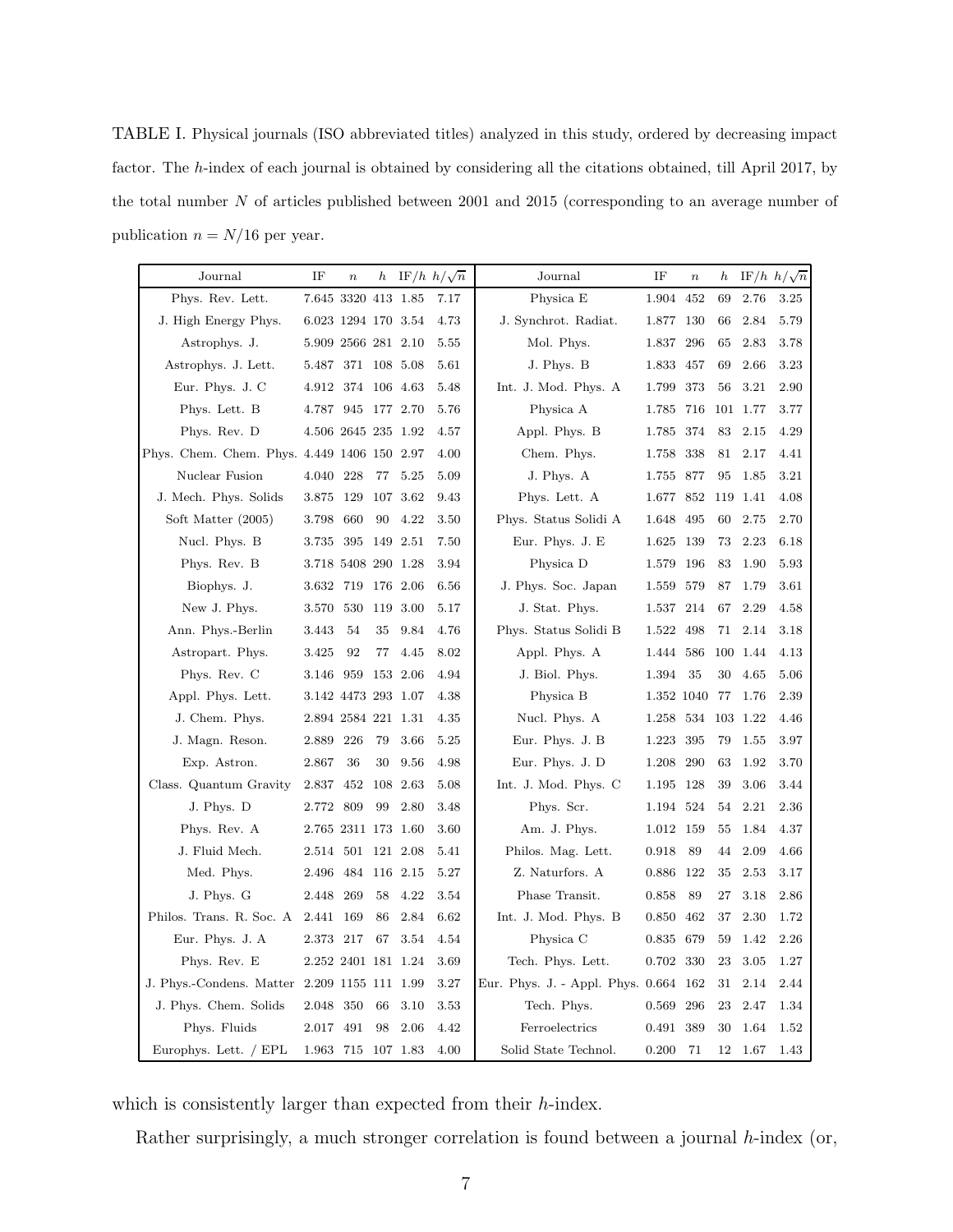

<span id="page-7-0"></span>FIG. 4. Ratio IF/h versus h for the 70 physical journals listed in Table [I.](#page-6-0) The full line gives the average value of IF/h  $\simeq 0.027$ , while the two dashed line differ from the latter by one standard deviation  $\sigma \simeq 0.015$ . (from ISI Web of Science).

similarly, the fraction  $f \leq h/N$  of the papers which are cited at least h times) and the total number of publication in the considered period. In fact, the body of Fig. [5](#page-8-0) shows that, for a set of data covering more than two decades in N, f scales approximately as  $N^{-1/2}$ , which amounts to state that, as shown in the inset, the ratio  $h/\sqrt{n}$ , where  $n = N/r$  is the average number of publication per year of a journal, is approximately constant. This strongly suggests that the main factor determining the "performance" of a journal, evaluated in terms of its h-index, is just how many papers it publishes, but that, at the same time, h grows only as  $\sqrt{n}$ . This evidence bears a curious analogy with a result I previously found [\[5\]](#page-9-4) for the h-index of a moderately large collection of individual physicists, which also seems to scale as the square root of the number of papers they have published in their career [\[6\]](#page-9-5).

Summarizing, the journal  $h$ -index seems to be a stable bibliometric parameter that may capture better than the IF the performance of a scientific journal in publishing papers that are read and cited for a long time. Yet, this parameter seems to be basically determined by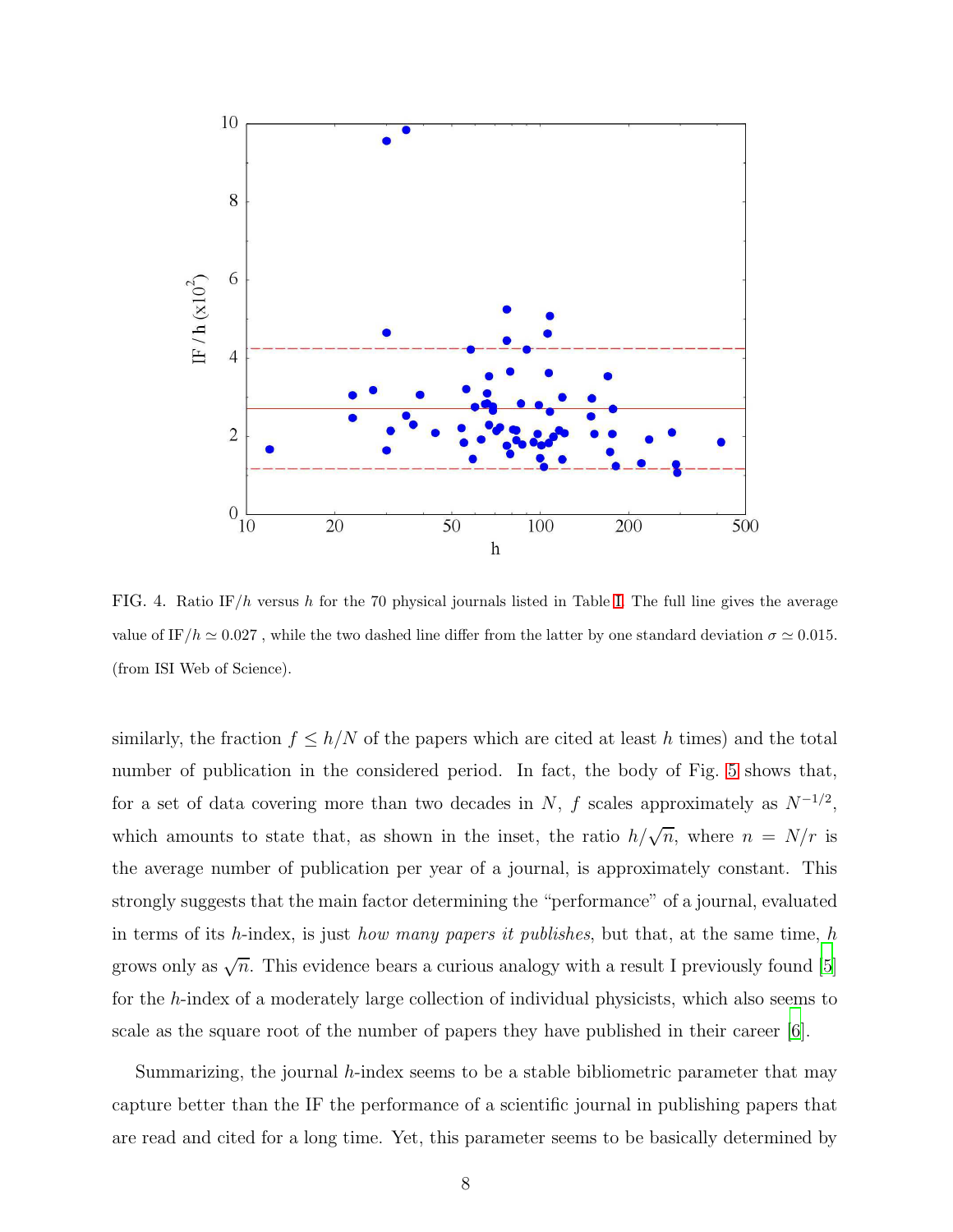

<span id="page-8-0"></span>FIG. 5. Body: ratio  $f = h/N$  for the 70 journals in Table [I](#page-6-0) versus the total number N of articles published in the period 2001–2015(from ISI Web of Science. The full line is a power law fit  $f = aN^{-1/2}$ . Inset: ratio  $h/\sqrt{N}$  versus the average number of publications n per year, with its average value (full line) and dispersion range to  $\pm \sigma$  (broken lines).

the total number of papers published by the journal itself. From the publisher's point of view, therefore, it does not seem to be rewarding to split a single subject over several journals covering specific subfields. Giving that, after all, some correlation does exist between a journal IF and h-index, this number may also increase the short-time impact of the journal publications. To increase their chance to be cited, the authors may also wish to publish in a "thicker" journal, provided of course that they keep in mind that the fraction of the papers published by that journal expected to get, in a given number of years, a number of citations  $c \geq h$ , *decreases* approximately as  $\sqrt{N}$  (which of course lowers their chance to enter this